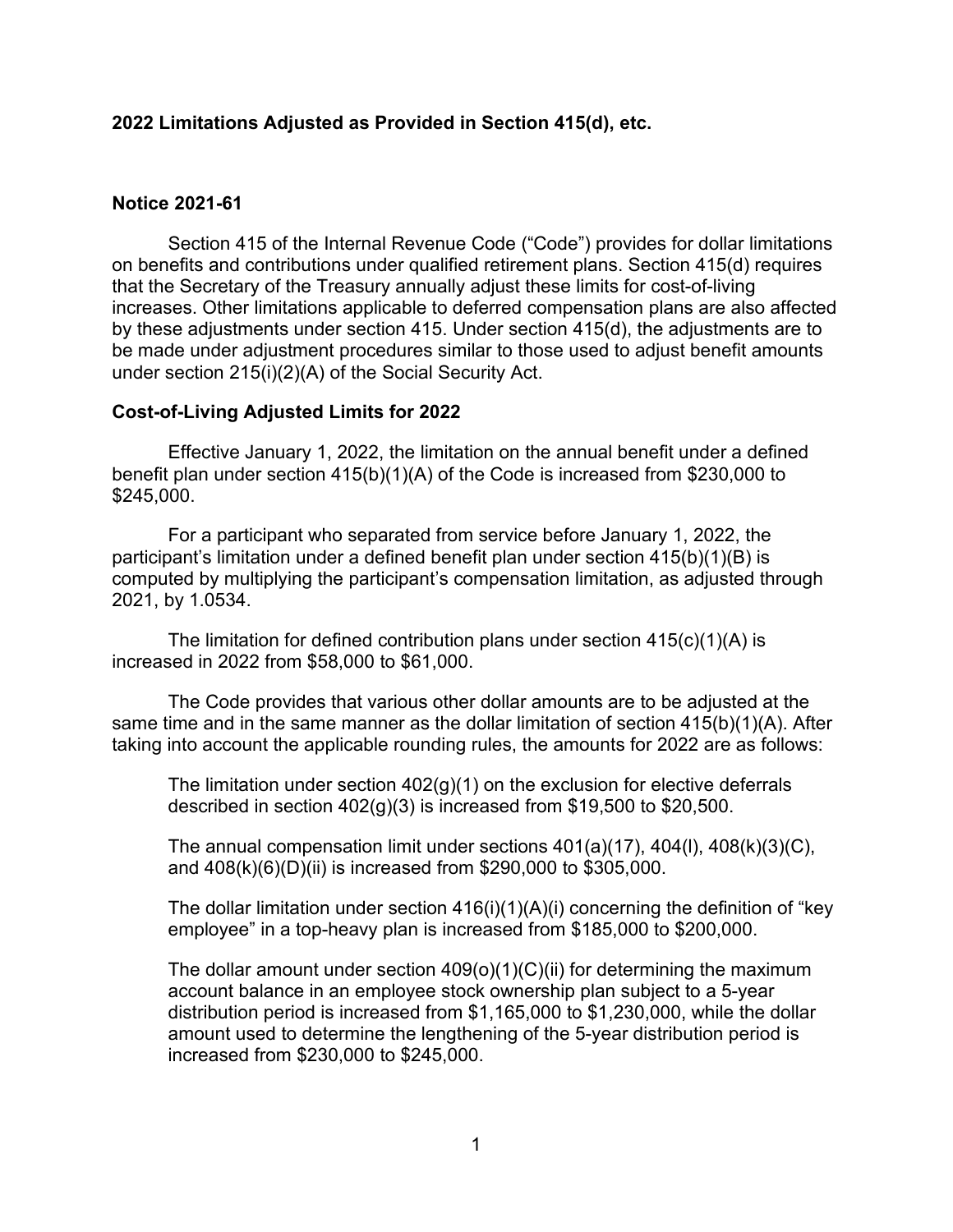The limitation used in the definition of "highly compensated employee" under section 414(q)(1)(B) is increased from \$130,000 to \$135,000.

The dollar limitation under section  $414(v)(2)(B)(i)$  for catch-up contributions to an applicable employer plan other than a plan described in section 401(k)(11) or section 408(p) for individuals aged 50 or over remains unchanged at \$6,500. The dollar limitation under section  $414(v)(2)(B)(ii)$  for catch-up contributions to an applicable employer plan described in section 401(k)(11) or section 408(p) for individuals aged 50 or over remains unchanged at \$3,000.

The annual compensation limitation under section 401(a)(17) for eligible participants in certain governmental plans that, under the plan as in effect on July 1, 1993, allowed cost-of-living adjustments to the compensation limitation under the plan under section 401(a)(17) to be taken into account, is increased from \$430,000 to \$450,000.

The compensation amount under section  $408(k)(2)(C)$  regarding simplified employee pensions (SEPs) remains unchanged at \$650.

The limitation under section  $408(p)(2)(E)$  regarding SIMPLE retirement accounts is increased from \$13,500 to \$14,000.

The limitation on the aggregate amount of length of service awards accruing with respect to any year of service for any bona fide volunteer under section 457(e)(11)(B)(ii) concerning deferred compensation plans of state and local governments and tax-exempt organizations is increased from \$6,000 to \$6,500.

The limitation on deferrals under section 457(e)(15) concerning deferred compensation plans of state and local governments and tax-exempt organizations is increased from \$19,500 to \$20,500.

The limitation under section 664(g)(7) concerning the qualified gratuitous transfer of qualified employer securities to an employee stock ownership plan is increased from \$50,000 to \$55,000.

The compensation amount under  $\S$  1.61-21(f)(5)(i) of the Income Tax Regulations ("Regulations") concerning the definition of "control employee" for fringe benefit valuation purposes is increased from \$115,000 to \$120,000. The compensation amount under § 1.61-21(f)(5)(iii) is increased from \$235,000 to \$245,000.

The dollar limitation on premiums paid with respect to a qualifying longevity annuity contract under  $\S$  1.401(a)(9)-6, A-17(b)(2)(i) of the Regulations is increased from \$135,000 to \$145,000.

The Code provides that the \$1,000,000,000 threshold used to determine whether a multiemployer plan is a systemically important plan under section 432(e)(9)(H)(v)(III)(aa) of the Code is adjusted using the cost-of-living adjustment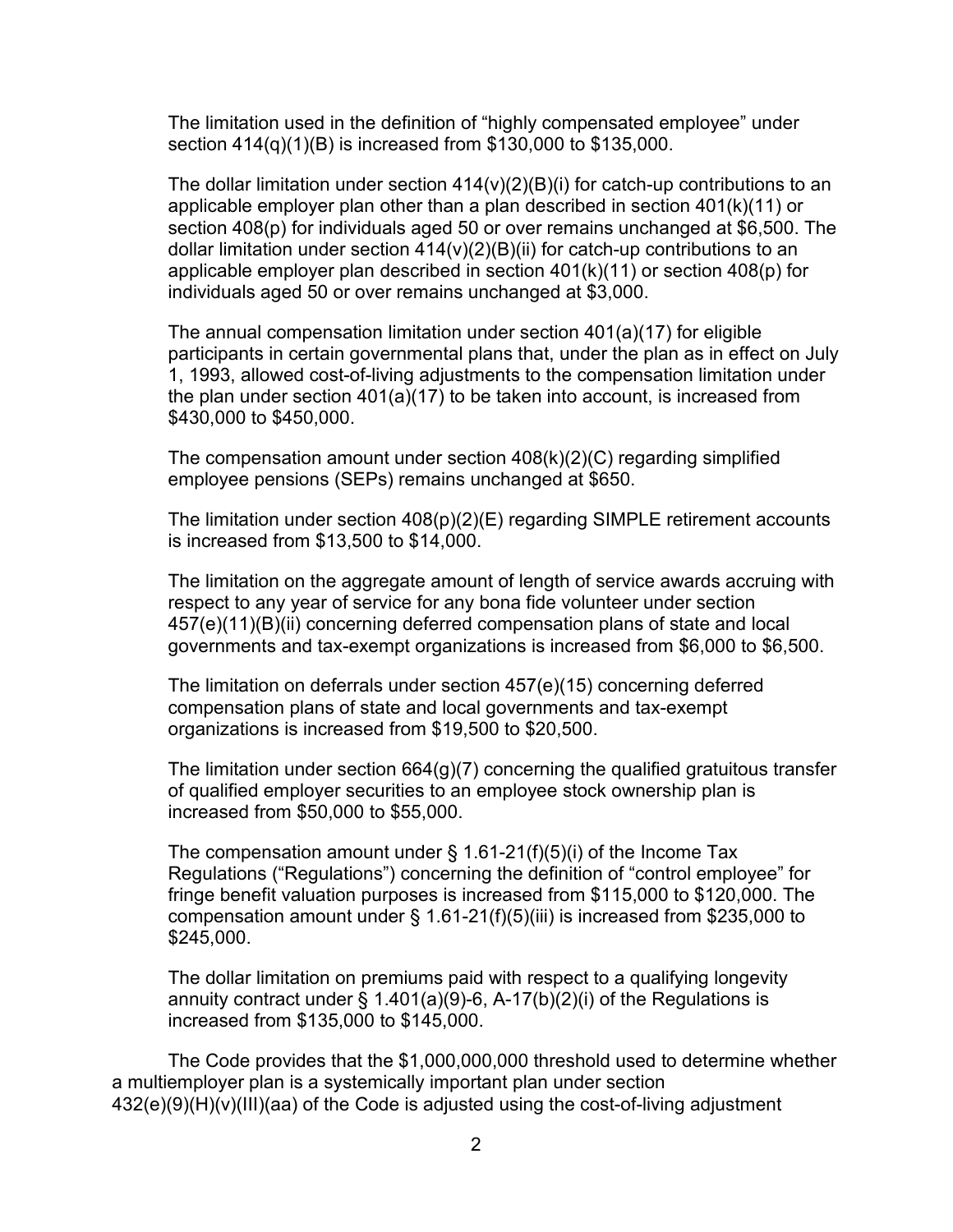provided under section 432(e)(9)(H)(v)(III)(bb). After taking the applicable rounding rule into account, the threshold used to determine whether a multiemployer plan is a systemically important plan under section 432(e)(9)(H)(v)(III)(aa) is increased from \$1,176,000,000 to \$1,220,000,000.

The Code also provides that several retirement-related amounts are to be adjusted using the cost-of-living adjustment under section 1(f)(3). After taking the applicable rounding rules into account, the amounts for 2022 are as follows:

The adjusted gross income limitation under section 25B(b)(1)(A) for determining the retirement savings contributions credit for married taxpayers filing a joint return is increased from \$39,500 to \$41,000; the limitation under section 25B(b)(1)(B) is increased from \$43,000 to \$44,000; and the limitation under sections 25B(b)(1)(C) and 25B(b)(1)(D) is increased from \$66,000 to \$68,000.

The adjusted gross income limitation under section 25B(b)(1)(A) for determining the retirement savings contributions credit for taxpayers filing as head of household is increased from \$29,625 to \$30,750; the limitation under section 25B(b)(1)(B) is increased from \$32,250 to \$33,000; and the limitation under sections 25B(b)(1)(C) and 25B(b)(1)(D) is increased from \$49,500 to \$51,000.

The adjusted gross income limitation under section 25B(b)(1)(A) for determining the retirement savings contributions credit for all other taxpayers is increased from \$19,750 to \$20,500; the limitation under section 25B(b)(1)(B) is increased from \$21,500 to \$22,000; and the limitation under sections 25B(b)(1)(C) and 25B(b)(1)(D) is increased from \$33,000 to \$34,000.

The deductible amount under sections 219(b)(5)(A) for an individual making qualified retirement contributions remains unchanged at \$6,000.

The applicable dollar amount under section  $219(g)(3)(B)(i)$  for determining the deductible amount of an IRA contribution for taxpayers who are active participants filing a joint return or as a qualifying widow(er) is increased from \$105,000 to \$109,000. The applicable dollar amount under section 219(g)(3)(B)(ii) for all other taxpayers who are active participants (other than married taxpayers filing separate returns) is increased from \$66,000 to \$68,000. If an individual or the individual's spouse is an active participant, the applicable dollar amount under section 219(g)(3)(B)(iii) for a married individual filing a separate return is not subject to an annual cost-of-living adjustment and remains \$0. The applicable dollar amount under section 219(g)(7)(A) for a taxpayer who is not an active participant but whose spouse is an active participant is increased from \$198,000 to \$204,000.

Accordingly, under section 219(g)(2)(A), the deduction for taxpayers making contributions to a traditional IRA is phased out for single individuals and heads of household who are active participants in a qualified plan (or another retirement plan specified in section  $219(g)(5)$  and have adjusted gross incomes (as defined